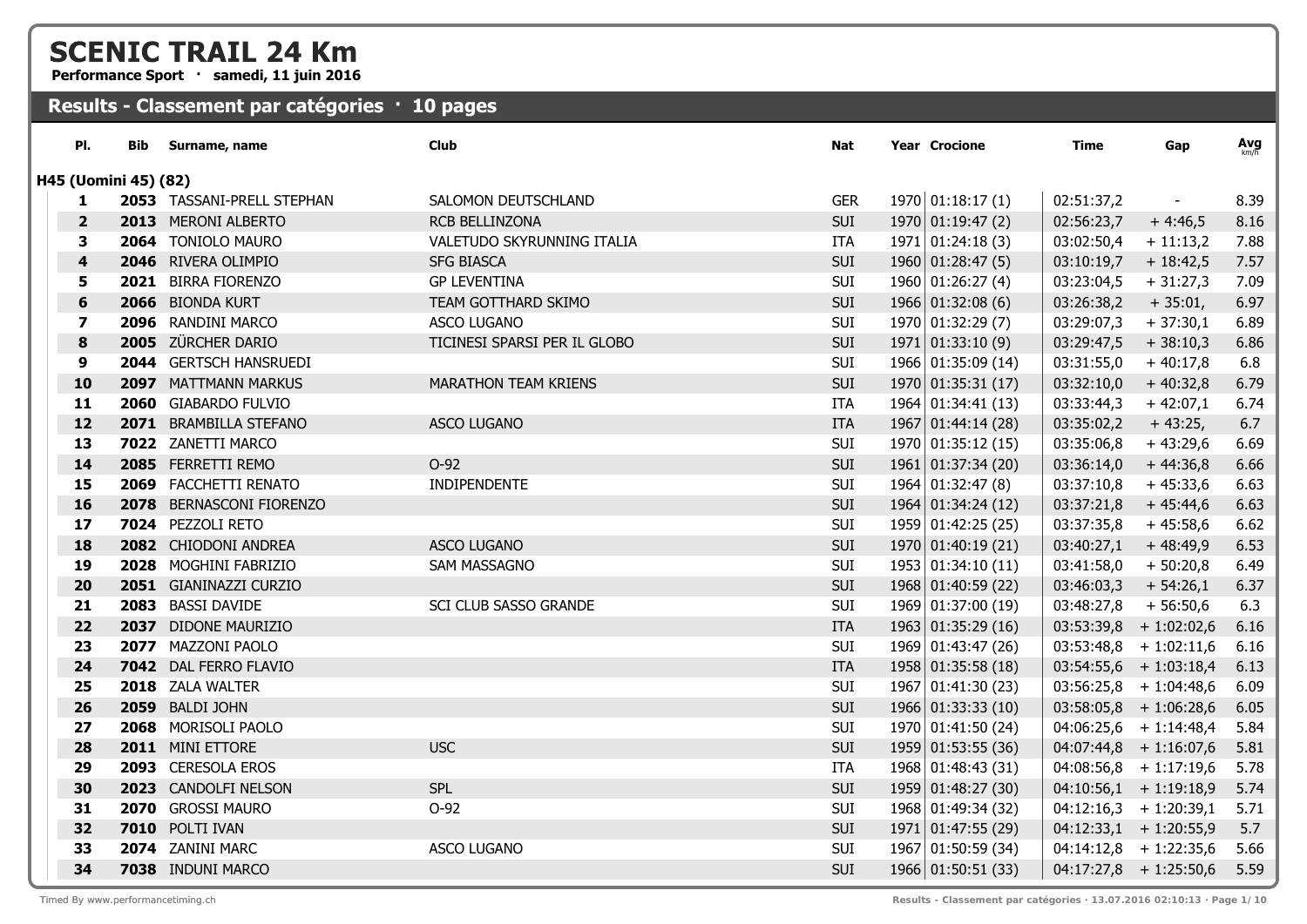**Performance Sport · samedi, 11 juin 2016**

| PI. | Bib | Surname, name              | Club                   | Nat        | <b>Year Crocione</b> | Time       | Gap                      | Avg  |
|-----|-----|----------------------------|------------------------|------------|----------------------|------------|--------------------------|------|
| 35  |     | 2087 PALTENGHI FABRIZIO    | CLUB CANOTTIERI LUGANO | <b>SUI</b> | 1964 01:44:06 (27)   |            | $04:21:28,1$ + 1:29:50,9 | 5.51 |
| 36  |     | 2003 SIFFERT LAURENT       | VAUDOISE JOGGING       | <b>SUI</b> | 1971 01:55:09 (39)   |            | $04:21:31,3 + 1:29:54,1$ | 5.51 |
| 37  |     | 2052 STORNI MARCO          |                        | <b>SUI</b> | 1958 01:58:19 (41)   |            | $04:22:55,3 + 1:31:18,1$ | 5.48 |
| 38  |     | 2062 CODURI ARNOLDO        |                        | <b>SUI</b> | 1962 01:53:55 (37)   |            | $04:25:29,8$ + 1:33:52,6 | 5.42 |
| 39  |     | 2034 PESCE ENRICO          |                        | ITA        | 1967 01:52:44 (35)   |            | $04:31:18,6$ + 1:39:41,4 | 5.31 |
| 40  |     | 2057 DIPIETROMARIA ANDREA  | A.S.D. TRAIL-RUNNING   | <b>ITA</b> | 1971   02:03:25(51)  |            | $04:34:34,8$ + 1:42:57,6 | 5.24 |
| 41  |     | 2026 RE ALESSANDRO         |                        | <b>SUI</b> | 1966 01:59:52 (42)   |            | $04:40:37,6$ + 1:49:00,4 | 5.13 |
| 42  |     | 2055 NARDONE GIOVANNI      |                        | <b>SUI</b> | 1967 02:01:56 (43)   |            | $04:46:42,6 + 1:55:05,4$ | 5.02 |
| 43  |     | 2019 PEZZOLI FRANCESCO     |                        | <b>SUI</b> | 1970 02:02:35 (47)   |            | $04:46:58,7$ + 1:55:21,5 | 5.02 |
| 44  |     | 2038 RAMELLA BAGNERI MIRKO |                        | <b>ITA</b> | 1967 02:02:25 (45)   |            | $04:47:14,1$ + 1:55:36,9 | 5.01 |
| 45  |     | 2042 BERBERICH MAURIZIO    | NÈM A FA NA CURSÈTA    | <b>SUI</b> | 1968 02:05:58 (58)   |            | $04:47:15.9 + 1:55:38.7$ | 5.01 |
| 46  |     | 2092 FUMASOLI PAOLO        | A GA SOM ANCA MI!      | <b>SUI</b> | 1964 02:06:02 (59)   |            | $04:47:18,6$ + 1:55:41,4 | 5.01 |
| 47  |     | 2095 KENNEDY JAMES         | MARLBOROUGH, UK        | <b>GBR</b> | 1961   02:08:30(65)  |            | $04:50:46,1$ + 1:59:08,9 | 4.95 |
| 48  |     | 2001 EULOGIO MARCO         |                        | <b>ITA</b> | 1964 01:55:04 (38)   |            | $04:51:08,0 + 1:59:30,8$ | 4.95 |
| 49  |     | 2049 GÜBELI STEFANO        | <b>USC</b>             | <b>SUI</b> | 1965 02:08:07 (62)   |            | $04:51:22,6$ + 1:59:45,4 | 4.94 |
| 50  |     | 2063 GIACOLETTI PIER LUIGI | A.S.D. TRAIL-RUNNING   | <b>ITA</b> | 1963 02:03:14 (49)   |            | $04:54:13,9$ + 2:02:36,7 | 4.89 |
| 51  |     | 2015 SABBATINI ANDREA      |                        | <b>SUI</b> | 1969 02:02:53 (48)   |            | $04:54:34,9$ + 2:02:57,7 | 4.89 |
| 52  |     | 2017 GHIRLANDA FLAVIO      | CADRIGNA RACING        | <b>SUI</b> | 1955 02:15:00 (73)   |            | $05:01:21,2$ + 2:09:44,  | 4.78 |
| 53  |     | 5071 ARDIA FIORENZO        | <b>USC</b>             | <b>SUI</b> | 1958 02:11:22 (66)   |            | $05:02:31,2 + 2:10:54,$  | 4.76 |
| 54  |     | 2061 BELTRAMINELLI PAOLO   |                        | SUI        | 1961   02:11:27(68)  |            | $05:02:34,7$ + 2:10:57,5 | 4.76 |
| 55  |     | 2027 VECCHI SERGIO         | <b>USC</b>             | SUI        | 1960 02:04:07 (54)   |            | $05:02:37,4$ + 2:11:00,2 | 4.76 |
| 56  |     | 2144 CALABRÒ SALVATORE     |                        | <b>ITA</b> | 1962 02:02:27 (46)   |            | $05:07:55,2 + 2:16:18,$  | 4.68 |
| 57  |     | 2050 CHEDA GUIDO           | <b>MAGIC VOLLEY</b>    | <b>SUI</b> | 1946 02:14:01 (72)   |            | $05:12:22,4$ + 2:20:45,2 | 4.61 |
| 58  |     | 2000 BERNARDI LUCIANO      |                        | <b>ITA</b> | 1953   02:06:25(61)  |            | $05:12:41,5$ + 2:21:04,3 | 4.61 |
| 59  |     | 2081 BIASIOTTI ALESSANDRO  |                        | <b>SUI</b> | 1967 02:03:46 (53)   |            | $05:14:57,4$ + 2:23:20,2 | 4.57 |
| 60  |     | 2080 CATTI GABRIELE        |                        | <b>SUI</b> | 1968 02:11:26 (67)   |            | $05:15:12,7$ + 2:23:35,5 | 4.57 |
| 61  |     | 2022 KNUPFER RAINER        |                        | <b>SUI</b> | 1968 02:08:17 (63)   |            | $05:21:23,2$ + 2:29:46,  | 4.48 |
| 62  |     | 2031 BOSCONO CARLO         |                        | <b>ITA</b> | 1962 02:04:51 (55)   |            | $05:21:26,9$ + 2:29:49,7 | 4.48 |
| 63  |     | 2040 ULLMANN URS           | TRAIL-MANIACS.CH       | <b>SUI</b> | 1957 02:13:28 (71)   |            | $05:23:25,4$ + 2:31:48,2 | 4.45 |
| 64  |     | 2010 DE MATTEIS FRANCESCO  | <b>SPL</b>             | SUI        | 1963 02:05:23 (57)   |            | $05:24:06,4$ + 2:32:29,2 | 4.44 |
| 65  |     | 2094 GRANDI MAURIZIO       |                        | ITA        | 1971   02:06:12(60)  |            | $05:24:34,5$ + 2:32:57,3 | 4.44 |
| 66  |     | 2086 BERNASCONI MORENO     |                        | SUI        | 1960 02:16:21 (75)   |            | $05:24:48,4$ + 2:33:11,2 | 4.43 |
| 67  |     | 2009 COSCIA ROBERTO        |                        | <b>SUI</b> | 1968 02:05:08 (56)   | 05:31:16,2 | $+2:39:39,$              | 4.35 |
| 68  |     | 7002 LUIGI Trapeletti      |                        | SUI        | 1956 02:28:43 (79)   |            | $05:35:39,5$ + 2:44:02,3 | 4.29 |
| 69  |     | 2084 DEL FEDELE MARCO      |                        | <b>SUI</b> | 1970 02:25:36 (78)   |            | $05:35:43,7$ + 2:44:06,5 | 4.29 |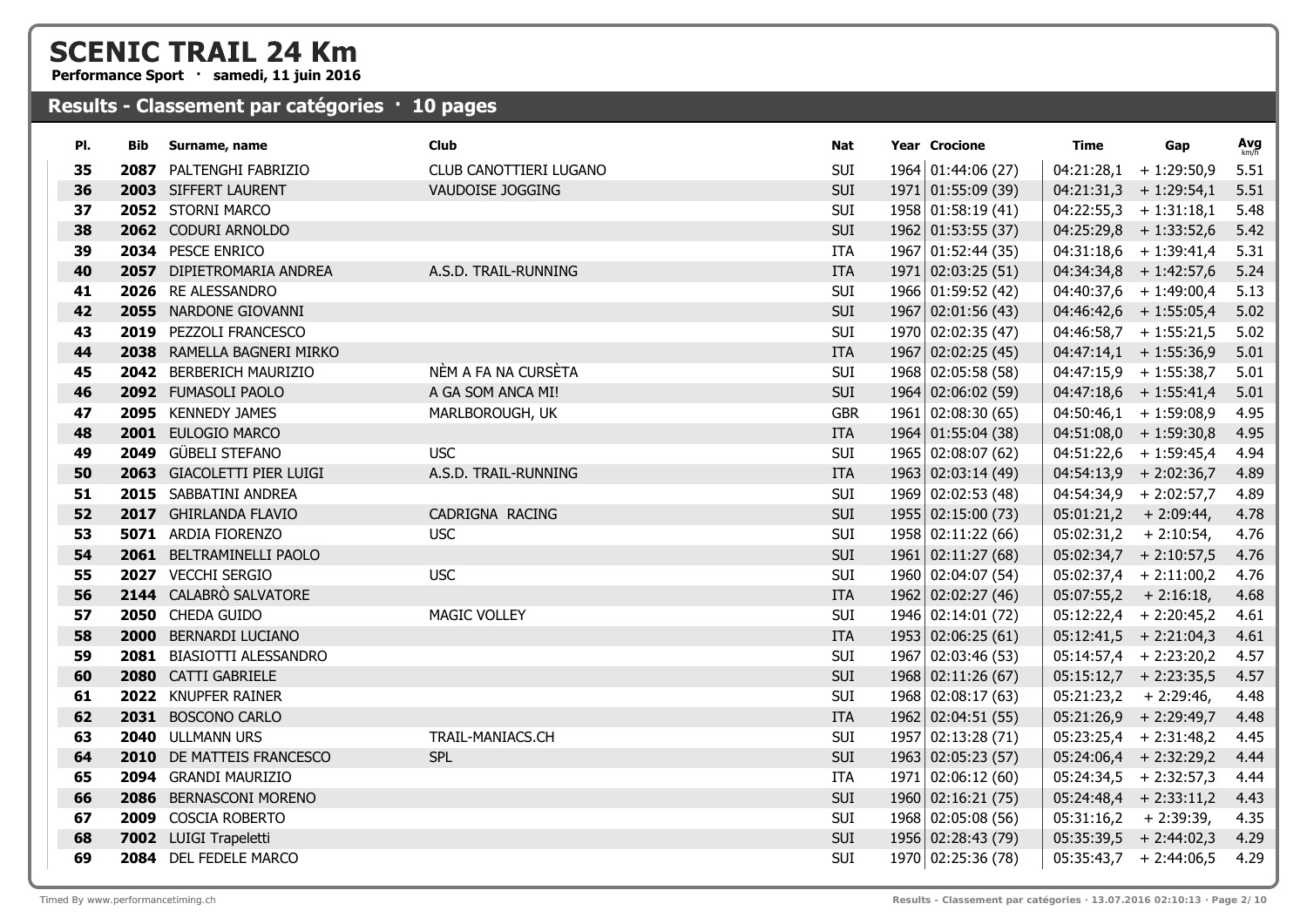**Performance Sport · samedi, 11 juin 2016**

| PI.                      | Bib  | Surname, name              | <b>Club</b>                                   | Nat        | <b>Year Crocione</b> | Time                     | Gap                           | Avg  |
|--------------------------|------|----------------------------|-----------------------------------------------|------------|----------------------|--------------------------|-------------------------------|------|
| 70                       | 2089 | <b>MANETTI ALBERTO</b>     | RCB BELLINZONA                                | <b>SUI</b> | 1963 02:20:41 (77)   | 05:41:07,3               | $+2:49:30,1$                  | 4.22 |
| 71                       |      | 2079 DE ROSSA MARCO        |                                               | SUI        | 1960 02:13:10 (70)   |                          | $05:43:32,7$ + 2:51:55,5      | 4.19 |
| 72                       |      | 2033 LANZA ROBERTO         |                                               | <b>ITA</b> | 1967 02:16:13 (74)   | $05:43:34,7$ + 2:51:57,5 |                               | 4.19 |
| 73                       |      | 2032 ROSSI GRAZIANO        |                                               | <b>ITA</b> | 1965 02:18:47 (76)   | $05:46:19,2 + 2:54:42,$  |                               | 4.16 |
| 74                       |      | 2090 BRENNER TRISTAN       | FORREST RUNNING TEAM                          | SUI        | 1971   02:03:17(50)  | $05:49:44,7$ + 2:58:07,5 |                               | 4.12 |
| 75                       |      | 2030 GIOIA MAURO           |                                               | SUI        | 1971 02:08:21 (64)   |                          | $05:58:37,8$ + 3:07:00,6      | 4.02 |
| 76                       |      | 2029 GILARDI SANDRO        |                                               | SUI        | 1961   02:11:55(69)  |                          | $06:14:44,6$ + 3:23:07,4      | 3.84 |
| 77                       |      | 2006 VANGANGEL DENNIS      |                                               | <b>NED</b> | 1971 02:31:26 (80)   |                          | $06:26:58,6$ + 3:35:21,4      | 3.72 |
| 78                       |      | 2054 HIBBARD JOHN          |                                               | SUI        | 1967 02:35:12 (82)   |                          | $06:35:09,1$ + 3:43:31,9 3.64 |      |
|                          |      | 2016 GRASSI LEONARDO       | TEAM VALTELLINA                               | ITA        | 1970 01:57:39 (40)   |                          |                               |      |
|                          |      | 2048 FUMASOLI EGIDIO       | PODISTI DEL LAGHETTO                          | <b>SUI</b> | 1969 02:02:10 (44)   |                          |                               |      |
| $\blacksquare$           |      | 2076 ZANZI GABRIELE        |                                               | SUI        | 1963 02:03:27 (52)   |                          |                               |      |
|                          |      | 2091 MENGHETTI FRANCO      | <b>USC</b>                                    | SUI        | 1951 02:33:32 (81)   |                          |                               |      |
| U45 H (Uomini U45) (140) |      |                            |                                               |            |                      |                          |                               |      |
| 1                        |      | 7030 MINOGGIO CRISTIAN     |                                               | ITA        | 1984 01:13:22 (1)    | 02:34:49,7               | 02h34'49,7                    | 9.3  |
| $\overline{2}$           |      | 2204 PAZOS DIEGO           | COMPRESSPORT INTERNATIONAL / PLANET ENDURANCE | <b>SUI</b> | 1984   01:15:39(3)   | 02:40:36,0               | $+5:46,3$                     | 8.97 |
| 3                        |      | 2240 MATTLE MARTIN         | SALOMON RUNNING TEAM                          | <b>AUT</b> | 1991   01:13:28(2)   | 02:42:24,4               | $+7:34,7$                     | 8.87 |
| 4                        |      | 7029 JEKER DAVID           |                                               | <b>SUI</b> | 1987   01:20:56(4)   | 03:00:00,8               | $+25:11,1$                    | 8    |
| 5                        |      | 5276 BERSIER ALAIN         | FOULA GLANDOISE                               | SUI        | 1972   01:23:58(8)   | 03:02:27,4               | $+27:37,7$                    | 7.89 |
| $6\phantom{1}6$          |      | 2165 DERUNGS MIRCO         | SOCIET SPORTIVA GUARDIE DI CONFINE            | SUI        | $1976$ 01:22:49 (6)  | 03:03:38,7               | $+28:49,$                     | 7.84 |
| 7                        |      | 2248 BADA STEVEN           |                                               | SUI        | 1975 01:25:28 (11)   | 03:07:00,9               | $+32:11,2$                    | 7.7  |
| 8                        |      | 2136 UTZ NORBERT           | TRAIL-MANIACS.CH                              | SUI        | 1973   01:25:25(10)  | 03:07:40,5               | $+32:50,8$                    | 7.67 |
| 9                        |      | 2135 LAFRANCHI ANDREA      |                                               | SUI        | 1979 01:30:11 (18)   | 03:07:52,7               | $+33:03,$                     | 7.67 |
| 10                       |      | 2202 RIGAMONTI ALESSIO     | O.S.A. VALMADRERA                             | <b>ITA</b> | 1993 01:21:54 (5)    | 03:11:47,2               | $+36:57,5$                    | 7.51 |
| 11                       |      | 2220 EBEL JEREMY           |                                               | <b>AND</b> | 1984 01:31:41 (25)   | 03:11:48,5               | $+36:58,8$                    | 7.51 |
| 12                       |      | 2163 GERTSCH ALEXANDER     |                                               | <b>SUI</b> | 1996 01:32:07 (27)   | 03:14:11,2               | $+39:21,5$                    | 7.42 |
| 13                       |      | 2219 MOROSI PETER          |                                               | SUI        | 1982 01:29:33 (16)   | 03:14:52,0               | $+40:02,3$                    | 7.39 |
| 14                       |      | 2184 STAELI SIMON          | <b>STEAMPFLIGYM</b>                           | <b>SUI</b> | 1980   01:24:50(9)   | 03:16:09,2               | $+41:19,5$                    | 7.34 |
| 15                       |      | 2209 EGGENSCHWILER FLORENT | UNIL - EPFL                                   | SUI        | 1986 01:31:31 (22)   | 03:17:06,7               | $+42:17,$                     | 7.31 |
| 16                       |      | 2242 BRIGHTWELL MARK       |                                               | <b>GBR</b> | 1981 01:30:24 (19)   | 03:17:18,0               | $+42:28,3$                    | 7.3  |
| 17                       |      | 2177 CUTUNIC MATEO         | <b>CUTU</b>                                   | SUI        | 1989 01:27:27 (13)   | 03:18:54,0               | $+44:04,3$                    | 7.24 |
| 18                       |      | 2141 GHIARDO MARCO         |                                               | <b>ITA</b> | 1974 01:31:02 (21)   | 03:18:58,5               | $+44:08,8$                    | 7.24 |
| 19                       |      | 7043 DOTTA MAURO           |                                               | SUI        | 1984 01:28:49 (15)   | 03:19:11,3               | $+44:21,6$                    | 7.23 |
| 20                       |      | 2128 VASSALLI SILVIO       | ASCO LUGANO                                   | <b>SUI</b> | 1977 01:25:45 (12)   | 03:19:22,7               | $+44:33,$                     | 7.22 |
| 21                       |      | 2103 NEUHAUSER HARALD      | TRAIL-MANIACS.CH                              | <b>SUI</b> | 1980 01:28:20 (14)   | 03:19:32,7               | $+44:43,$                     | 7.22 |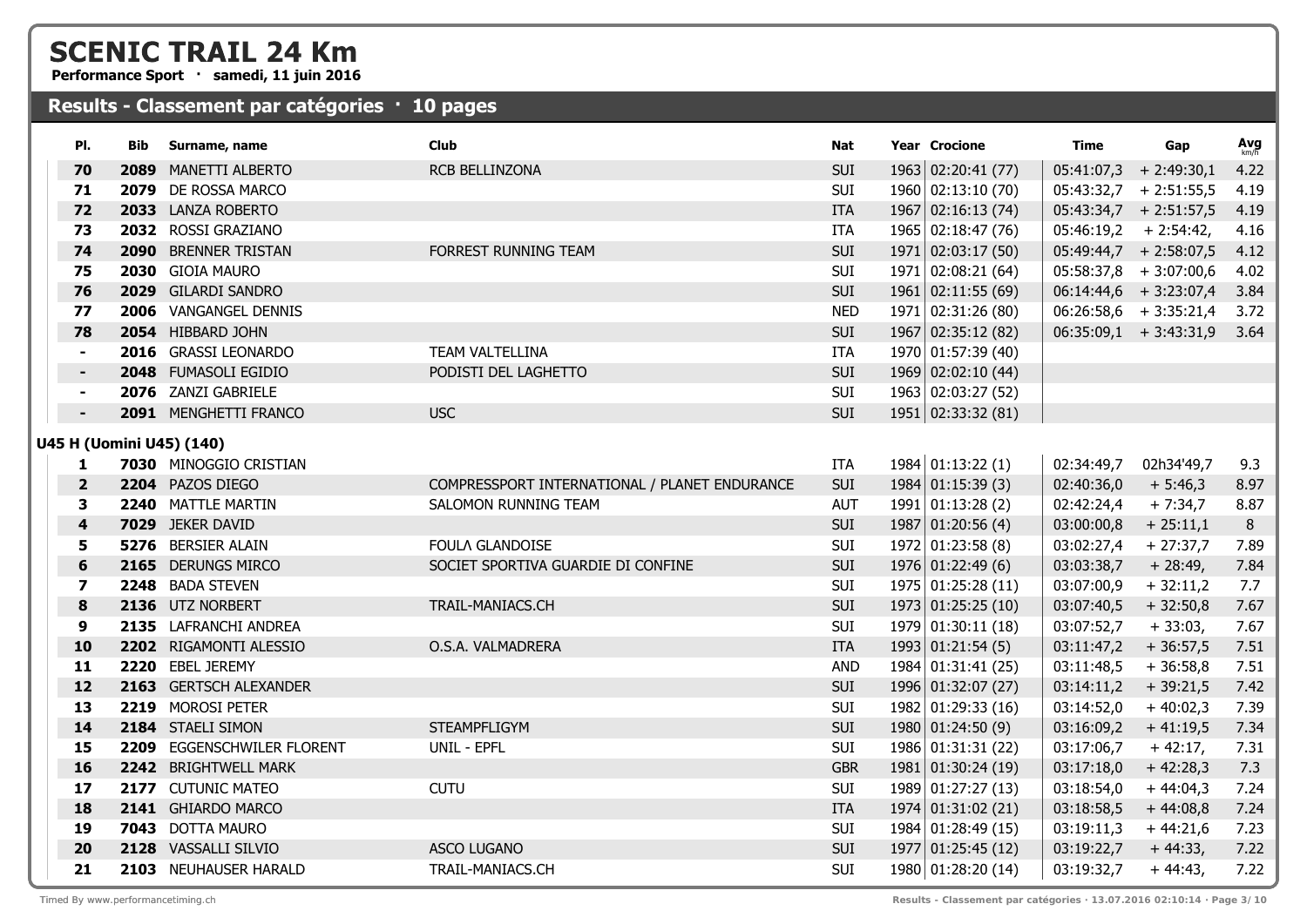**Performance Sport · samedi, 11 juin 2016**

| PI. | Bib | Surname, name           | <b>Club</b>                           | Nat        | <b>Year Crocione</b> | Time       | Gap                      | Avg            |
|-----|-----|-------------------------|---------------------------------------|------------|----------------------|------------|--------------------------|----------------|
| 22  |     | 2123 DELORENZI MARCO    | <b>USC</b>                            | <b>SUI</b> | 1999 01:32:07 (28)   | 03:20:19,3 | $+45:29,6$               | 7.19           |
| 23  |     | 7008 BENEY MARCO        |                                       | SUI        | 1976 01:32:57 (32)   | 03:22:52,0 | $+48:02,3$               | 7.1            |
| 24  |     | 2251 SOLDATI GIOVANNI   |                                       | SUI        | 1994 01:35:47 (40)   | 03:24:13,0 | $+49:23,3$               | 7.05           |
| 25  |     | 2190 BERGERT MARTIN     | <b>MANGO</b>                          | SUI        | 1986 01:34:31 (35)   | 03:24:20,0 | $+49:30,3$               | 7.05           |
| 26  |     | 2105 MARQUES PEDRO      | AS MONTECENERI                        | SUI        | 1974 01:31:59 (26)   | 03:24:37,0 | $+49:47,3$               | 7.04           |
| 27  |     | 2173 FERRARI JOËL       |                                       | SUI        | 1988 01:31:33 (23)   | 03:24:45,6 | $+49:55,9$               | 7.03           |
| 28  |     | 2246 LIPS MARTIN        | TRAIL-MANIACS.CH                      | <b>SUI</b> | 1981 01:31:40 (24)   | 03:25:51,8 | $+ 51:02,1$              | $\overline{7}$ |
| 29  |     | 2124 GUELLI RETO        |                                       | SUI        | 1973 01:30:07 (17)   | 03:26:33,0 | $+ 51:43,3$              | 6.97           |
| 30  |     | 2249 PALKO BJÖRN        |                                       | <b>SUI</b> | 1976 01:33:17 (33)   | 03:27:13,8 | $+ 52:24,1$              | 6.95           |
| 31  |     | 2101 JURI PIETRO        | <b>GDT BELLINZONA</b>                 | SUI        | 1981 01:35:19 (39)   | 03:28:39,2 | $+53:49,5$               | 6.9            |
| 32  |     | 2147 DEUSEBIO MARCO     |                                       | <b>ITA</b> | 1973   01:23:11 (7)  | 03:29:34,5 | $+54:44,8$               | 6.87           |
| 33  |     | 2230 MAMPRIN DAVIDE     |                                       | ITA        | 1980 01:34:18 (34)   | 03:31:11,5 | $+56:21,8$               | 6.82           |
| 34  |     | 2122 NANI LORENZO       | RUNNING TEAM MONTECARASSO             | SUI        | 1986 01:35:16 (38)   | 03:32:18,0 | $+57:28,3$               | 6.78           |
| 35  |     | 2166 PERROTTET ADRIAN   |                                       | SUI        | 1989 01:32:23 (30)   | 03:33:53,0 | $+59:03,3$               | 6.73           |
| 36  |     | 2216 GRGIC JURO         | TRI TEAM TICINO                       | <b>SUI</b> | 1983 01:35:07 (36)   | 03:34:44,2 | $+59:54,5$               | 6.71           |
| 37  |     | 2125 TAURO ANTONIO      |                                       | SUI        | 1988 01:35:10 (37)   | 03:35:12,2 | $+1:00:22,5$             | 6.69           |
| 38  |     | 7025 MAFFR MARK         |                                       | <b>SUI</b> | 1972 01:37:02 (42)   |            | $03:35:59,2 + 1:01:09,5$ | 6.67           |
| 39  |     | 2205 FRASCHINA NICOLA   | FC STELLA CAPRIASCA                   | SUI        | 1990 01:32:20 (29)   |            | $03:37:34,5 + 1:02:44,8$ | 6.62           |
| 40  |     | 2238 BOLGER JOHN        | <b>GENEVA RUNNERS</b>                 | SUI        | 1975 01:30:27 (20)   |            | $03:38:28,5$ + 1:03:38,8 | 6.59           |
| 41  |     | 2181 SKRINJAR MATTEO    |                                       | SUI        | 1977 01:40:37 (50)   |            | $03:40:31,3 + 1:05:41,6$ | 6.53           |
| 42  |     | 2252 SHEYKO ANDREY      | <b>SAM MASSAGNO</b>                   | <b>SUI</b> | 1984 01:32:54 (31)   |            | $03:41:05,1$ + 1:06:15,4 | 6.51           |
| 43  |     | 2193 CERINI DAVIDE      | MAGIC VOLLEY                          | SUI        | 1975 01:41:54 (54)   |            | $03:41:12,3 + 1:06:22,6$ | 6.51           |
| 44  |     | 2215 MAISON MARCEL      |                                       | <b>GER</b> | 1979 01:44:43 (60)   |            | $03:46:32,8 + 1:11:43,1$ | 6.36           |
| 45  |     | 7015 PERRUCHOUD MATHIEU |                                       | SUI        | 1989 01:45:36 (67)   |            | $03:49:01,1 + 1:14:11,4$ | 6.29           |
| 46  |     | 2227 COLTELLARO ANTONIO | A.S.D. TRAIL-RUNNING                  | <b>ITA</b> | 1975 01:37:23 (44)   |            | $03:49:02,8 + 1:14:13,1$ | 6.29           |
| 47  |     | 2108 BERGER CHRISTIAN   | <b>USC</b>                            | SUI        | 1977 01:42:38 (55)   |            | $03:49:47,1 + 1:14:57,4$ | 6.27           |
| 48  |     | 2167 PELLONI ARON       |                                       | SUI        | 1976 01:45:34 (66)   |            | $03:49:48,5 + 1:14:58,8$ | 6.27           |
| 49  |     | 2200 RONZONI DOMENICO   | ATLETICA GUARDIA DI FINANZA LOMBARDIA | <b>ITA</b> | 1975 01:39:03 (46)   |            | $03:50:10,8$ + 1:15:21,1 | 6.26           |
| 50  |     | 2241 BERNASCONI DANIELE | ASCO LUGANO                           | SUI        | 1973 01:44:11 (59)   |            | $03:50:55,8$ + 1:16:06,1 | 6.24           |
| 51  |     | 2098 COSSAVELLA MATTEO  |                                       | ITA        | 1988 01:43:36 (56)   |            | $03:51:00,1 + 1:16:10,4$ | 6.23           |
| 52  |     | 2133 SCALVINI IVAN      |                                       | <b>SUI</b> | 1991 01:45:30 (65)   |            | $03:51:04,8$ + 1:16:15,1 | 6.23           |
| 53  |     | 2189 REZZONICO NICOLA   |                                       | SUI        | 1976 01:41:06 (51)   |            | $03:52:04,1 + 1:17:14,4$ | 6.21           |
| 54  |     | 2172 HAPNES ERIK        | UNIL-EPFL/PLANET ENDURANCE            | <b>SUI</b> | 1987 01:45:41(69)    |            | $03:54:44,4 + 1:19:54,7$ | 6.13           |
| 55  |     | 2237 GIACOMINI RICCARDO | TRI TEAM TICINO                       | SUI        | 1983 01:38:00 (45)   |            | $03:55:13,6$ + 1:20:23,9 | 6.12           |
| 56  |     | 2231 POZZONI MAURIZIO   | ASCO LUGANO                           | SUI        | 1978 01:46:38 (71)   |            | $03:55:36,8 + 1:20:47,1$ | 6.11           |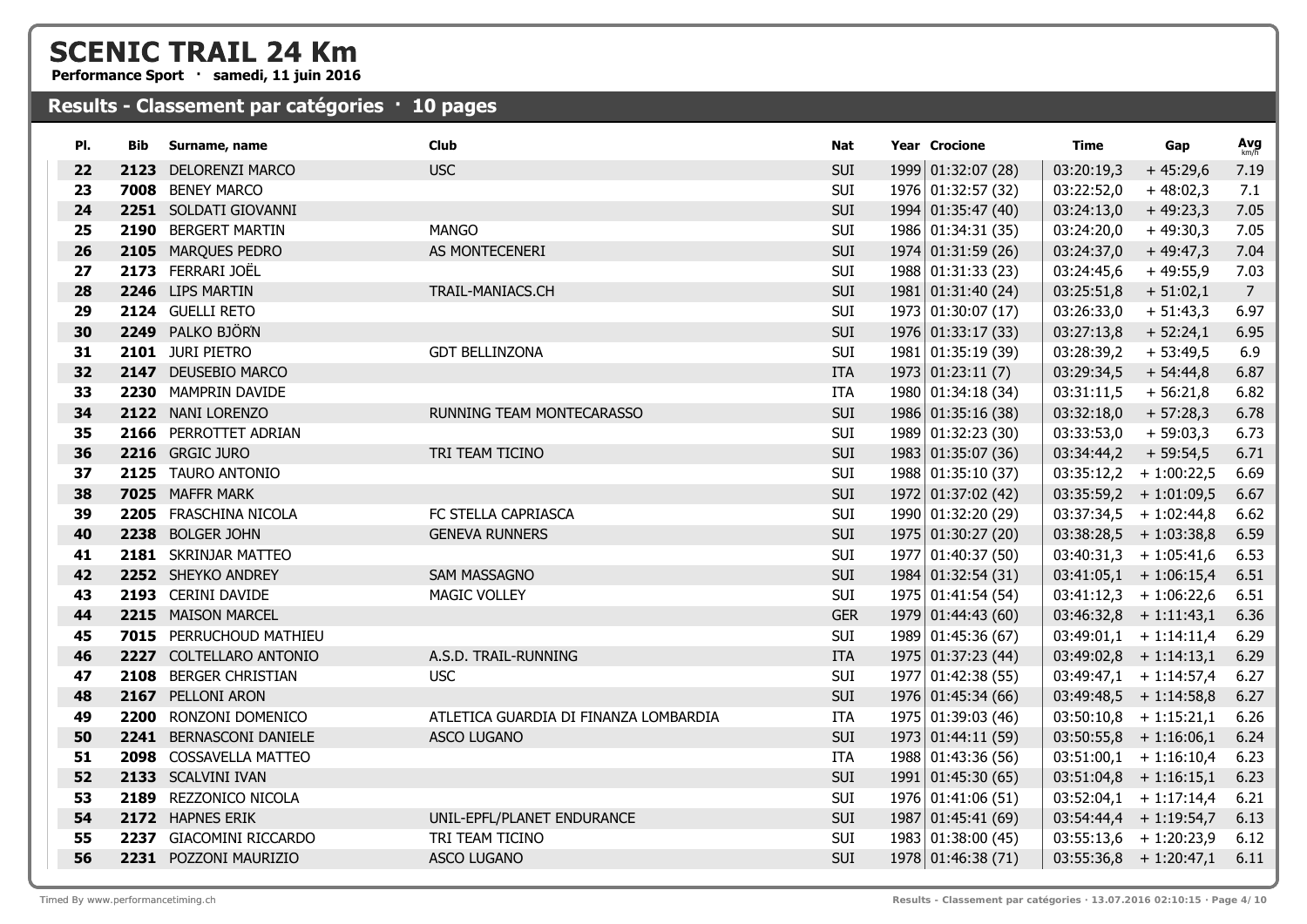**Performance Sport · samedi, 11 juin 2016**

| PI.      | Bib | Surname, name                                      | Club                          | Nat        | <b>Year Crocione</b>     | Time | Gap                      | Avg  |
|----------|-----|----------------------------------------------------|-------------------------------|------------|--------------------------|------|--------------------------|------|
| 57       |     | 2146 FANTINI SILVIO                                |                               | <b>ITA</b> | 1973 01:41:45 (53)       |      | $03:55:50,5$ + 1:21:00,8 | 6.11 |
| 58       |     | 2212 BIANCHI MICHELE                               |                               | <b>SUI</b> | 1988 01:37:10 (43)       |      | $03:56:25,1$ + 1:21:35,4 | 6.09 |
| 59       |     | 2126 BOLIS VASCO                                   | RCB BELLINZONA                | SUI        | 1990 01:40:18 (48)       |      | $03:56:50,0 + 1:22:00,3$ | 6.08 |
| 60       |     | 2176 PREUSS SIMON                                  |                               | <b>SUI</b> | 1989 01:43:54 (58)       |      | $03:58:32,8$ + 1:23:43,1 | 6.04 |
| 61       |     | 2222 GRASSI LUCA                                   |                               | SUI        | 1987 01:41:14 (52)       |      | $03:58:49,8$ + 1:24:00,1 | 6.03 |
| 62       |     | 2100 ZANETTI ALESSANDRO                            |                               | SUI        | 1982 01:36:42 (41)       |      | $04:01:03,3 + 1:26:13,6$ | 5.97 |
| 63       |     | 2224 TAGLIABUE MIRKO                               | RAW VEGAN RUNNING TEAM        | SUI        | 1989 01:40:35 (49)       |      | $04:02:05,1$ + 1:27:15,4 | 5.95 |
| 64       |     | 2198 TRIVELLI STEFANO                              | FIGHT CLUB GYM                | <b>ITA</b> | 1978 01:46:02 (70)       |      | $04:02:51,8$ + 1:28:02,1 | 5.93 |
| 65       |     | 2156 BISI ALESSANDRO                               |                               | SUI        | 1992 01:45:13 (62)       |      | $04:02:54,8$ + 1:28:05,1 | 5.93 |
| 66       |     | 2175 MELENA DAVIDE                                 | <b>SCOM MENDRISIO</b>         | <b>SUI</b> | 1982 01:47:48 (73)       |      | $04:06:47,6$ + 1:31:57,9 | 5.84 |
| 67       |     | 2116 TURCHI DENIS                                  | A.S.D. TRAIL-RUNNING          | ITA        | 1977 01:43:45 (57)       |      | $04:07:03,1$ + 1:32:13,4 | 5.83 |
| 68       |     | 7014 STAMPANONI ALAN                               |                               | <b>SUI</b> | 1989 01:45:37 (68)       |      | $04:09:00,6$ + 1:34:10,9 | 5.78 |
| 69       |     | 2117 VIARO ANDREA                                  |                               | SUI        | 1979 01:48:16 (78)       |      | $04:11:53,1$ + 1:37:03,4 | 5.72 |
| 70       |     | 2228 BAUER ROMAN                                   |                               | SUI        | 1984 01:50:52 (83)       |      | $04:13:17,8$ + 1:38:28,1 | 5.69 |
| 71       |     | 2229 GALLI MASSIMILIANO                            |                               | SUI        | 1984 01:50:51 (82)       |      | $04:13:20,9$ + 1:38:31,2 | 5.68 |
| 72       |     | 2191 DELLA TORRE FRANCESCO                         |                               | <b>ITA</b> | 1972 01:49:17 (79)       |      | $04:13:22,6 + 1:38:32,9$ | 5.68 |
| 73       |     | 2121 PILUSO DOMENICO                               | <b>GRINTA TEAM</b>            | <b>SUI</b> | 1978 01:49:23 (81)       |      | $04:13:27,1$ + 1:38:37,4 | 5.68 |
| 74       |     | 2111 BATTISTINI MASSIMO                            | <b>RUNCARD</b>                | SUI        | $1974 \mid 01:45:15(63)$ |      | $04:13:40,3 + 1:38:50,6$ | 5.68 |
| 75       |     | 2186 KOHN CHRISTIAN                                | TEAM TEMPO-SPORT BIKESPEED.CH | SUI        | 1975 01:47:52 (74)       |      | $04:14:10,2 + 1:39:20,5$ | 5.67 |
| 76       |     | 2161 BEYELER TIZIANO                               |                               | <b>SUI</b> | 1985 01:45:26 (64)       |      | $04:14:35,8 + 1:39:46,1$ | 5.66 |
| 77       |     | 2159 PERROTTET DIDIER                              | <b>CS MARSENS</b>             | SUI        | 1992 01:48:08 (77)       |      | $04:14:44,1$ + 1:39:54,4 | 5.65 |
| 78       |     | 2109 BERNARDI TAZIO                                | RCB BELLINZONA                | <b>SUI</b> | 1993 01:45:02 (61)       |      | $04:15:11,3 + 1:40:21,6$ | 5.64 |
| 79       |     | 2102 VENTURINO MATTIA                              | <b>TEAM SCC</b>               | SUI        | 1983 01:53:38 (86)       |      | $04:18:57,6$ + 1:44:07,9 | 5.56 |
| 80       |     | 7027 HORSCH MICHAEL                                |                               | SUI        | 1974 01:52:53 (85)       |      | $04:19:01,0 + 1:44:11,3$ | 5.56 |
| 81       |     | 2142 BOSIO MARCO                                   |                               | ITA        | 1979 01:52:48 (84)       |      | $04:19:16,1$ + 1:44:26,4 | 5.55 |
| 82       |     | 2154 LEONARDI TIZIANO                              |                               | <b>SUI</b> | 1976 01:55:38 (97)       |      | $04:20:06,6$ + 1:45:16,9 | 5.54 |
| 83       |     | 2104 BERGOMETTI CHRISTIAN                          | <b>TEAM SCC</b>               | SUI        | 1978 01:53:58 (89)       |      | $04:20:15,1$ + 1:45:25,4 | 5.53 |
| 84       |     | 2194 SOMMER LAURENT                                | <b>ALCOOLYTES</b>             | <b>SUI</b> | 1972 01:48:07 (76)       |      | $04:22:35,6$ + 1:47:45,9 | 5.48 |
| 85       |     | 2120 MANETTI LUCA                                  | NAFUC   TRAILBURNING.COM      | SUI        | 1973 01:49:21 (80)       |      | $04:22:53,6$ + 1:48:03,9 | 5.48 |
| 86       |     | 2247 GOMEZ DE ZAMORA SACHA                         | <b>SAM MASSAGNO</b>           | <b>SUI</b> | 1972 01:59:36 (108)      |      | $04:23:06,6$ + 1:48:16,9 | 5.47 |
| 87       |     | 2174 PERLI MATTIA                                  |                               | <b>SUI</b> | 1982 01:55:21 (95)       |      | $04:23:09,3 + 1:48:19,6$ | 5.47 |
| 88       |     | 2232 VITALI ALESSIO                                |                               | <b>SUI</b> | 1978 01:47:44 (72)       |      | $04:25:34,4$ + 1:50:44,7 | 5.42 |
| 89<br>90 |     | 7017 GARBANI NERINI IVART<br>2110 BALMELLI DANIELE | <b>GORT RODI TREMORGIO</b>    | SUI<br>SUI | 1976 01:58:09 (105)      |      | $04:26:21,6$ + 1:51:31,9 | 5.41 |
| 91       |     |                                                    |                               |            | 1977 01:55:01 (93)       |      | $04:27:19,4$ + 1:52:29,7 | 5.39 |
|          |     | 2243 COOPER ROB                                    |                               | <b>GBR</b> | 1980 02:01:41 (113)      |      | $04:27:53,6$ + 1:53:03,9 | 5.38 |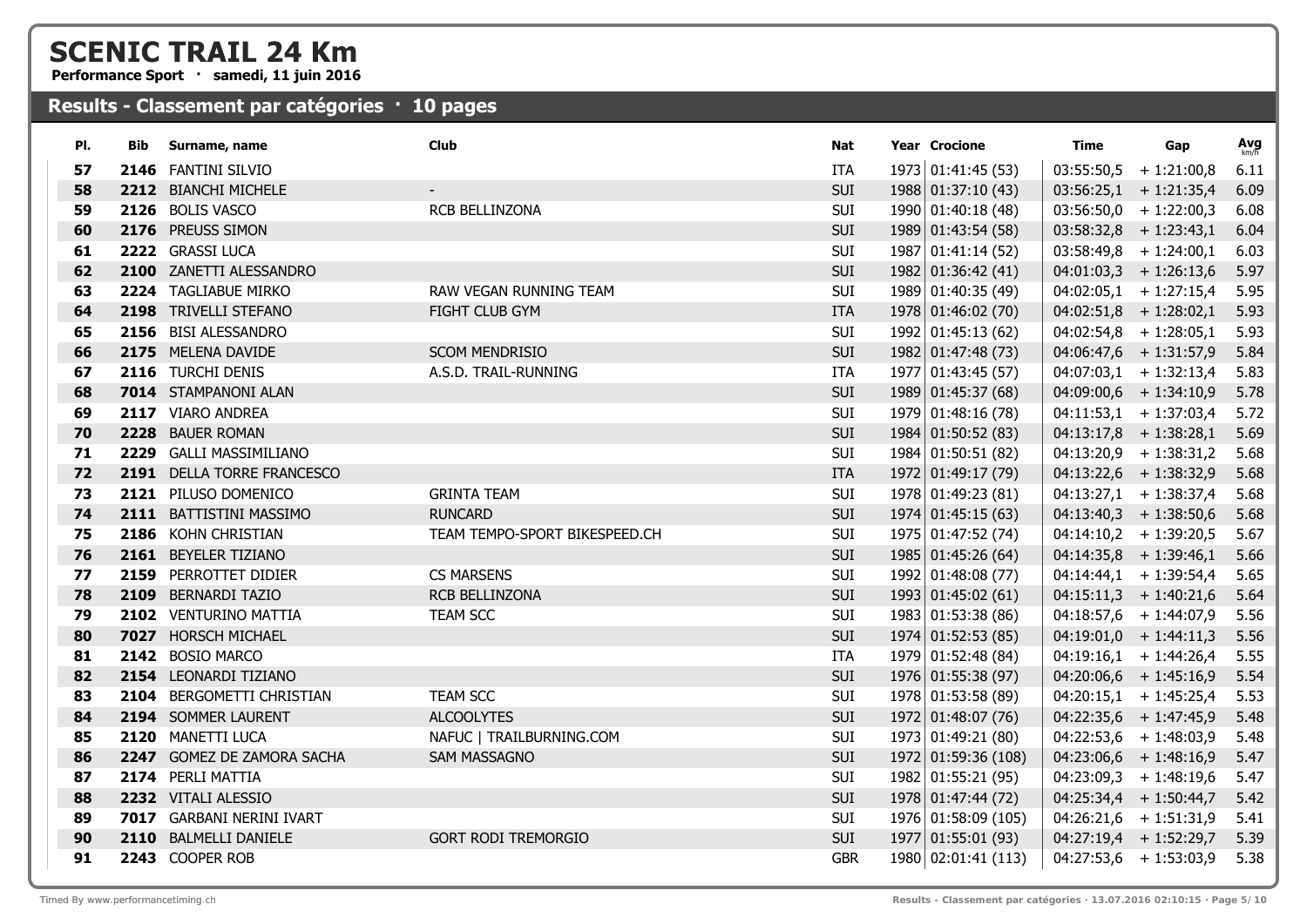**Performance Sport · samedi, 11 juin 2016**

| PI.        | <b>Bib</b> | Surname, name                                | <b>Club</b>             | Nat                      | <b>Year Crocione</b> | Time       | Gap                      | $Avg$ <sub>km/h</sub> |
|------------|------------|----------------------------------------------|-------------------------|--------------------------|----------------------|------------|--------------------------|-----------------------|
| 92         |            | 7035 JAEGER MICHEL                           |                         | <b>SUI</b>               | 1986 01:57:18 (102)  | 04:29:13,3 | $+1:54:23,6$             | 5.35                  |
| 93         |            | 7020 CEPPI PATRICK                           |                         | SUI                      | 1977 02:00:00 (111)  |            | $04:30:02,1$ + 1:55:12,4 | 5.33                  |
| 94         |            | 2206 GUGGER SIMON                            |                         | SUI                      | 1984 01:56:14 (100)  |            | $04:30:13,1$ + 1:55:23,4 | 5.33                  |
| 95         |            | 2106 SOMMACAL ANDREA                         | TEAM GOTTHARD SKIMO     | SUI                      | 1974 01:56:02 (98)   |            | $04:30:23,6$ + 1:55:33,9 | 5.33                  |
| 96         |            | 2153 OLIVERIO PIETRO                         | <b>HAPPY RUNER</b>      | <b>SUI</b>               | 1973 01:55:02 (94)   |            | $04:30:39,3 + 1:55:49,6$ | 5.32                  |
| 97         |            | 2201 MERLONI CRISTIAN                        |                         | <b>ITA</b>               | 1972 01:54:10 (90)   |            | $04:31:24,1$ + 1:56:34,4 | 5.31                  |
| 98         |            | 7019 REZZONICO FRANCO                        |                         | <b>SUI</b>               | 1978 01:59:56 (110)  |            | $04:32:31,6$ + 1:57:41,9 | 5.28                  |
| 99         |            | 2140 SAVINO STEFANO                          |                         | <b>ITA</b>               | 1978 01:56:38 (101)  |            | $04:34:17,4$ + 1:59:27,7 | 5.25                  |
| 100        |            | 2143 COMPAGNIN SIMONE                        |                         | <b>ITA</b>               | 1974 01:54:25 (92)   |            | $04:34:18,6$ + 1:59:28,9 | 5.25                  |
| 101        |            | 2118 SCHAER DAVIDE                           |                         | SUI                      | 1979 02:05:48 (122)  |            | $04:35:11,2 + 2:00:21,5$ | 5.23                  |
| 102        |            | 2250 VOLGER GIONATA                          |                         | <b>SUI</b>               | 1974 01:53:51 (88)   |            | $04:37:48,1$ + 2:02:58,4 | 5.18                  |
| 103        |            | 2134 BERETTA CHRISTIAN                       |                         | SUI                      | 1973 01:56:05 (99)   |            | $04:40:58,9$ + 2:06:09,2 | 5.13                  |
| 104        |            | 2114 PATRICK MICHAEL                         |                         | <b>SUI</b>               | 1993 01:57:52 (103)  |            | $04:41:47,4$ + 2:06:57,7 | 5.11                  |
| 105        |            | 7023 LEPORI RAZVAN                           |                         | SUI                      | 1982   01:55:23(96)  |            | $04:47:12,6$ + 2:12:22,9 | 5.01                  |
| 106        |            | 2119 BEGGIA ALAN                             |                         | SUI                      | 1980 02:05:48 (121)  |            | $04:47:42,4$ + 2:12:52,7 | 5.01                  |
| 107        |            | 2162 MONGILLO CHRISTIAN                      |                         | SUI                      | 1986 01:58:32 (106)  |            | $04:49:20,1$ + 2:14:30,4 | 4.98                  |
| 108        |            | 2151 PADOAN MASSIMILIANO                     |                         | <b>ITA</b>               | 1975 02:04:11 (119)  |            | $04:51:02,4$ + 2:16:12,7 | 4.95                  |
| 109        |            | 7046 PREETIDUTTA THORPE                      |                         | SUI                      | 1980 02:05:20 (120)  |            | $04:52:20,4$ + 2:17:30,7 | 4.93                  |
| 110        |            | 2245 FRIES NICO                              |                         | <b>SUI</b>               | 1991 01:39:52 (47)   |            | $04:54:12,2 + 2:19:22,5$ | 4.89                  |
| 111        |            | 2218 LOCATELLI ROGER                         | <b>CLARO BEACH CLUB</b> | SUI                      | 1974 02:03:16 (117)  |            | $04:54:16,2 + 2:19:26,5$ | 4.89                  |
| 112        |            | 2179 PAGANI STEFANO                          | PODISTI DEL LAGHETTO    | SUI                      | 1974 01:53:44 (87)   |            | $04:55:49,6$ + 2:20:59,9 | 4.87                  |
| 113        |            | 2213 ONOFRI JONAS                            |                         | SUI                      | 1986 01:59:05 (107)  |            | $04:57:05,4$ + 2:22:15,7 | 4.85                  |
| 114        |            | 2139 ZEGNA CHRISTIAN                         |                         | <b>ITA</b>               | 1984 02:02:25 (115)  |            | $04:57:20,2 + 2:22:30,5$ | 4.84                  |
| 115        |            | 2214 NEUENSCHWANDER JACQUES                  |                         | SUI                      | 1979 02:10:31 (129)  |            | $04:57:21,1$ + 2:22:31,4 | 4.84                  |
| 116        |            | 2170 BALLINARI ALAN                          |                         | <b>SUI</b>               | 1980 02:03:31 (118)  |            | $04:57:50,4$ + 2:23:00,7 | 4.83                  |
| 117        |            | 2210 RAAM MĒT                                | <b>RAKVERE SK</b>       | <b>EST</b>               | 1982 02:09:28 (126)  |            | $04:58:33,6$ + 2:23:43,9 | 4.82                  |
| 118        |            | 2130 RUBIO MAURICIO                          | CSSETA TOPO GIGIO       | <b>SUI</b>               | 1974 02:02:28 (116)  |            | $05:00:05,9$ + 2:25:16,2 | 4.8                   |
| 119        |            | 2199 CAMPANA MARCO                           |                         | SUI                      | 1983 02:16:29 (131)  | 05:04:06,7 | $+2:29:17,$              | 4.74                  |
| 120        |            | 2131 CARVALHO BRUNO                          |                         | <b>SUI</b>               | 1989 02:02:14 (114)  | 05:05:02,7 | $+2:30:13,$              | 4.72                  |
| 121        |            | 2187 DUBAS LAURENT                           |                         | SUI                      | 1984 02:07:56 (125)  |            | $05:06:59,9$ + 2:32:10,2 | 4.69                  |
| 122        |            | 2099 HORDIJK MENNO<br>2155 TARAGNOLI OLMO    | <b>ATVERNI</b>          | <b>NED</b>               | 1978 02:10:36 (130)  | 05:07:36,7 | $+2:32:47,$              | 4.68                  |
| 123        |            |                                              |                         | SUI                      | 1987 02:00:35 (112)  | 05:10:22,7 | $+2:35:33,$              | 4.64                  |
| 124<br>125 |            | 2226 VALNEGRI FABIANO<br>2138 VIALARDI PAOLO |                         | <b>SUI</b><br><b>ITA</b> | 1985 02:10:16 (128)  | 05:10:26,7 | $+2:35:37,$              | 4.64                  |
| 126        |            |                                              |                         | <b>SUI</b>               | 1973 02:06:41 (123)  |            | $05:17:25,2$ + 2:42:35,5 | 4.54                  |
|            |            | 2160 PONZIO GABRIELE                         |                         |                          | 1995 02:09:45 (127)  |            | $05:21:20,2 + 2:46:30,5$ | 4.48                  |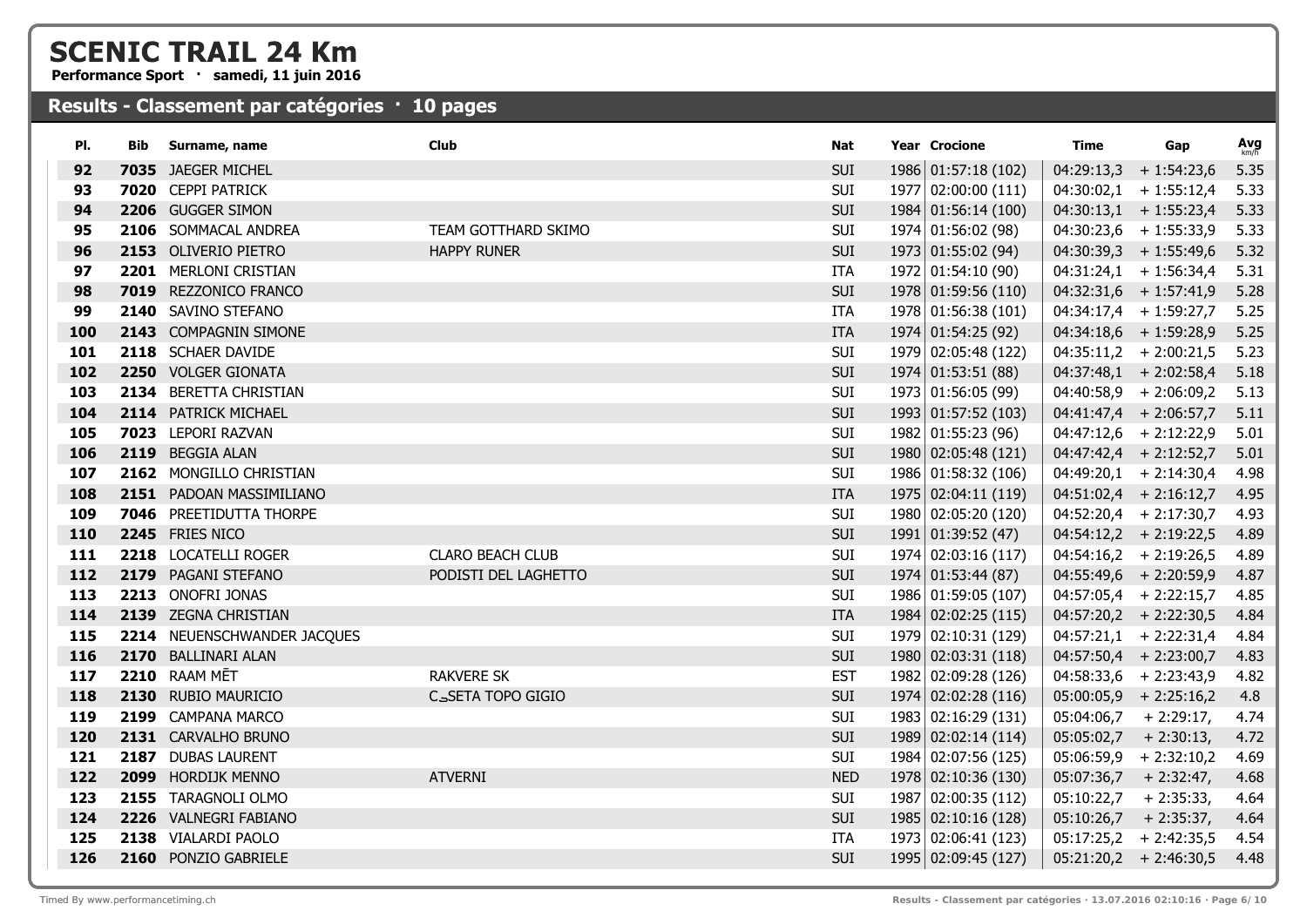**Performance Sport · samedi, 11 juin 2016**

### **Results - Classement par catégories · 10 pages**

| PI.                     | Bib  | Surname, name                    | <b>Club</b>                  | Nat        | <b>Year Crocione</b>     | Time                    | Gap                      | Avg  |
|-------------------------|------|----------------------------------|------------------------------|------------|--------------------------|-------------------------|--------------------------|------|
| 127                     | 2221 | AEBERHARD KIM                    |                              | <b>SUI</b> | 1972 01:59:48 (109)      | 05:24:30,0              | $+2:49:40,3$             | 4.44 |
| 128                     |      | 2157 RIVOLA DAVIDE               |                              | SUI        | 1980 02:19:01 (132)      |                         | $05:28:57,5$ + 2:54:07,8 | 4.38 |
| 129                     |      | 2183 DEMKO LASZLO                | ZÜRICH HAPPY RUNNERS         | SUI        | 1979 01:58:06 (104)      |                         | $05:30:01,5$ + 2:55:11,8 | 4.36 |
| 130                     |      | 2236 DEL FEDELE ALEX             |                              | SUI        | 1999 02:25:38 (134)      | $05:35:29,7$ + 3:00:40, |                          | 4.29 |
| 131                     |      | 2169 FRIGERIO MARCO              |                              | SUI        | 1986 02:07:12 (124)      |                         | $05:52:52,5$ + 3:18:02,8 | 4.08 |
| 132                     |      | 2196 HALLIK RANDO                |                              | <b>EST</b> | 1980 02:35:56 (138)      |                         | $05:56:42,3$ + 3:21:52,6 | 4.04 |
| 133                     |      | 2244 FONTANA SIMONE              |                              | SUI        | 1984 02:23:14 (133)      |                         | $05:57:02,6$ + 3:22:12,9 | 4.03 |
| 134                     |      | 2149 ZAPPAL DAVIDE               |                              | <b>ITA</b> | 1976 02:29:41 (137)      |                         | $06:08:42,6$ + 3:33:52,9 | 3.91 |
| 135                     |      | 2234 BERNARDONI MATTIA           |                              | SUI        | 1978 02:27:16 (135)      |                         | $06:22:02,6$ + 3:47:12,9 | 3.77 |
| 136                     |      | 2235 VANZETTO MARCO              |                              | <b>ITA</b> | 1982 02:27:29 (136)      |                         | $06:22:04,6$ + 3:47:14,9 | 3.77 |
| 137                     |      | 2197 POIKALAINEN STEVO           |                              | <b>EST</b> | 1982 02:36:07 (139)      |                         | $06:30:11,1$ + 3:55:21,4 | 3.69 |
| $\blacksquare$          |      | 2180 AGOSTINI GIACOMO            | TEAM TRIATHLON CAPRIASCA     | SUI        | 1979 01:48:05 (75)       |                         |                          |      |
| $\blacksquare$          |      | 2208 TRIVELLI ROBERTO            |                              | <b>ITA</b> | 1984 01:54:21 (91)       |                         |                          |      |
|                         |      | 2182 BRUEHWILER PATRICK          |                              | SUI        | 1982 02:52:45 (140)      |                         |                          |      |
| W45 (Donne 45) (35)     |      |                                  |                              |            |                          |                         |                          |      |
| 1                       |      | 2522 BALLINARI ANJA              | $\ast$                       | SUI        | $1964$ 01:45:42 (2)      | 03:50:57,8              | 03h50'57,8               | 6.24 |
| $\overline{\mathbf{2}}$ |      | 2511 ROSSINELLI MARA             | <b>K</b> RCB BELLINZONA      | SUI        | 1960 01:45:33(1)         | 04:06:00,0              | $+15:02,2$               | 5.85 |
| 3                       |      | 2509 BELLOLI - DALL'ACQUA NICOLE | <b>*</b> RCB BELLINZONA      | SUI        | 1970   01:51:42(3)       | 04:11:15,3              | $+20:17,5$               | 5.73 |
| 4                       |      | 2503 QUADRI GRAZIELLA            | <b>ASCO LUGANO</b>           | SUI        | $1965$ 01:53:30 (4)      | 04:12:34,3              | $+21:36,5$               | 5.7  |
| 5                       |      | 2525 BORGNA ANGELA               | <b>* SFG BIASCA</b>          | SUI        | 1967 01:55:11(6)         | 04:27:21,1              | $+36:23,3$               | 5.39 |
| 6                       |      | 2520 BENIGNI ELENA               | $\ast$                       | <b>ITA</b> | $1966 \mid 01:57:11(8)$  | 04:28:50,3              | $+37:52,5$               | 5.36 |
| 7                       |      | 2543 PERDOMO NANCY               | $\ast$                       | <b>USA</b> | 1970   01:55:58(7)       | 04:29:46,1              | $+38:48,3$               | 5.34 |
| 8                       |      | 2506 WANGLER KATHARINA           | ∗<br>RUNNERS CLUB BELLINZONA | <b>SUI</b> | $1967$ 01:55:06 (5)      | 04:35:30,4              | $+44:32,6$               | 5.23 |
| 9                       |      | 2535 POROLI RAFFAELLA            | $\ast$                       | <b>ITA</b> | 1969 02:07:51 (15)       | 04:36:09,1              | $+45:11,3$               | 5.21 |
| 10                      |      | 2501 FRATI ALESSANDRA            | ∗<br>FORREST RUNNING TEAM    | SUI        | 1969 02:05:07 (10)       | 04:49:45,9              | $+58:48,1$               | 4.97 |
| 11                      |      | 2534 POROLI TIZIANA              | $\ast$                       | <b>ITA</b> | 1965 02:07:39 (14)       |                         | $04:55:22,2 + 1:04:24,4$ | 4.88 |
| 12                      |      | 2524 RIVERA ADELE                | <b>* SFG BIASCA</b>          | SUI        | 1958 02:10:27 (16)       |                         | $04:58:32,4$ + 1:07:34,6 | 4.82 |
| 13                      |      | 2508 BOLIS CARLA                 | RCB BELLINZONA<br>∗          | SUI        | 1959 02:12:09 (20)       |                         | $05:01:19,9$ + 1:10:22,1 | 4.78 |
| 14                      |      | 7045 HEER NARMADA                | $\ast$                       | SUI        | 1964   02:03:12(9)       |                         | $05:02:19,4$ + 1:11:21,6 | 4.76 |
| 15                      |      | 2537 CONTI BELTRAMINELLI MARZIA  | ∗                            | <b>SUI</b> | $1965 \mid 02:10:53(17)$ |                         | $05:02:34,2 + 1:11:36,4$ | 4.76 |
| 16                      |      | <b>5506</b> AGUSTONI DANIELA     | *                            | <b>SUI</b> | 1966 02:15:25 (21)       |                         | $05:02:40,2 + 1:11:42,4$ | 4.76 |
| 17                      |      | 2530 DONADON CINZIA              | A.S.D. TRAIL-RUNNING<br>∗    | ITA        | 1970 02:15:26 (22)       |                         | $05:05:22,4$ + 1:14:24,6 | 4.72 |
| 18                      |      | 2516 CHERCHI MARINELLA           | *                            | <b>ITA</b> | 1957 02:06:40 (12)       |                         | $05:12:33,7$ + 1:21:35,9 | 4.61 |
| 19                      |      | 2518 PARALUPPI ELISABETTA        | ∗                            | <b>ITA</b> | 1963 02:07:28 (13)       |                         | $05:12:37,4$ + 1:21:39,6 | 4.61 |
| 20                      |      | 2521 PISTOIA MIOARA              | *                            | <b>SUI</b> | 1970 02:10:55 (18)       |                         | $05:15:03,2 + 1:24:05,4$ | 4.57 |
|                         |      |                                  |                              |            |                          |                         |                          |      |

Timed By www.performancetiming.ch **Results - Classement par catégories · 13.07.2016 02:10:17 · Page 7/10**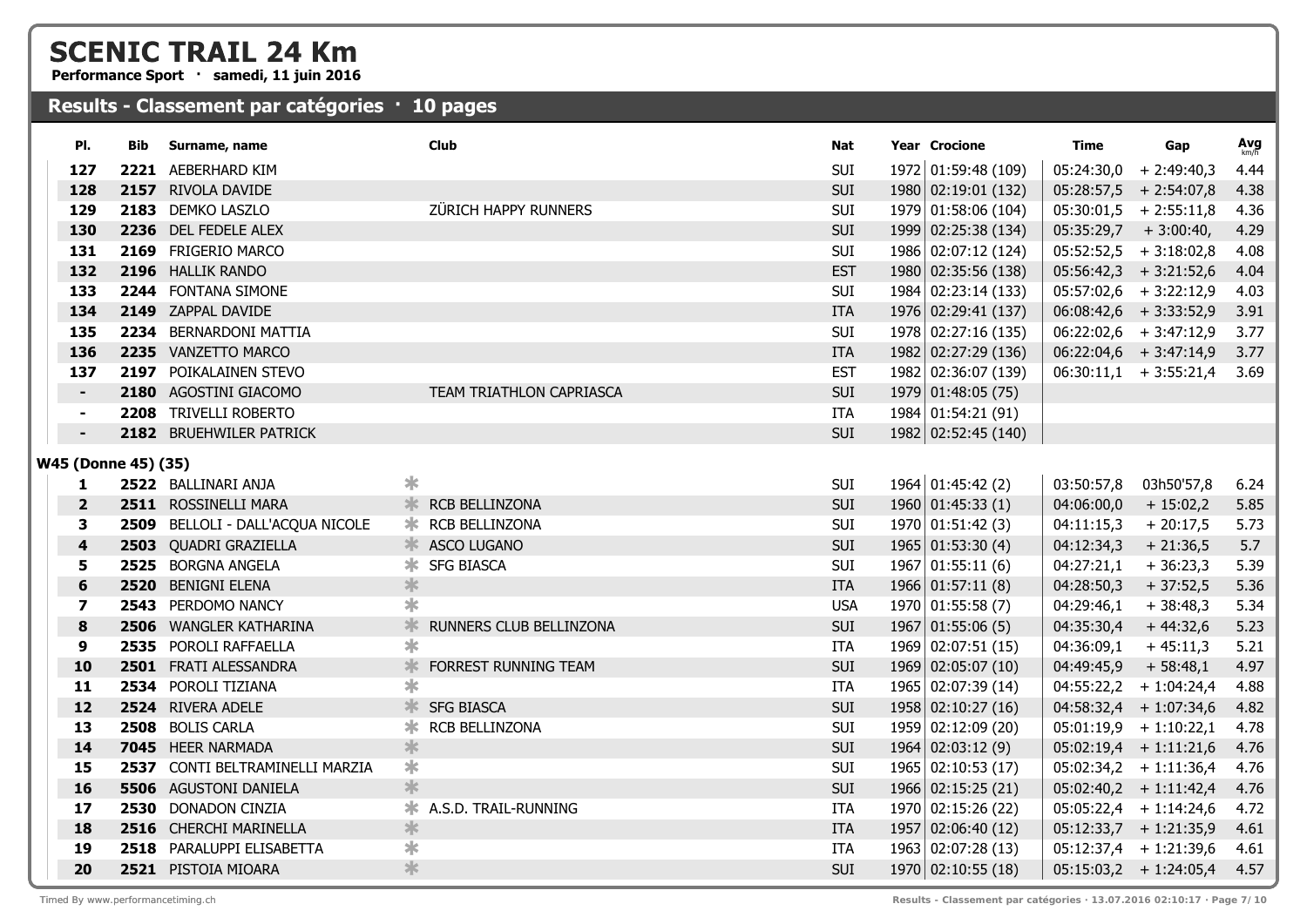**Performance Sport · samedi, 11 juin 2016**

| PI.                     | Bib  | Surname, name                 |                         | <b>Club</b>                      | Nat        | Year Crocione           | Time       | Gap                           | $Avg$ <sub>km/h</sub> |
|-------------------------|------|-------------------------------|-------------------------|----------------------------------|------------|-------------------------|------------|-------------------------------|-----------------------|
| 21                      | 2500 | ROUGE NATHALIE                |                         | <b>* TRYVERDON</b>               | SUI        | 1971   02:15:36(23)     |            | $05:21:37,7$ + 1:30:39,9      | 4.48                  |
| 22                      |      | 2510 TOGNI IRIA               | *                       | RCB BELLINZONA                   | <b>SUI</b> | 1964 02:05:38 (11)      |            | $05:24:03,7$ + 1:33:05,9      | 4.44                  |
| 23                      |      | 2514 JUSTINIANI BARBARA       | ∗                       |                                  | <b>FRA</b> | 1966 02:23:08 (26)      |            | $05:28:37,2 + 1:37:39,4$      | 4.38                  |
| 24                      |      | 2504 CATTANI DORIANA          | $\ast$                  |                                  | SUI        | 1970   02:21:13(25)     |            | $05:29:41,7$ + 1:38:43,9      | 4.37                  |
| 25                      |      | 2541 DE GADY MAYA             |                         | <b>*</b> RCB BELLINZONA          | SUI        | 1963 02:20:39 (24)      |            | $05:41:04,7$ + 1:50:06,9      | 4.22                  |
| 26                      |      | 2513 FERTL SUSANNE            | $\ast$                  |                                  | <b>GER</b> | 1968 02:32:26 (28)      |            | $06:01:03,5$ + 2:10:05,7      | 3.99                  |
| 27                      |      | 2533 PETITHORY DAISY          | $\ast$                  |                                  | <b>FRA</b> | 1953 02:25:27 (27)      |            | $06:07:23,0$ + 2:16:25,2      | 3.92                  |
| 28                      |      | 2512 SCIARONI ROSANGELA       | $\ast$                  |                                  | SUI        | 1969 02:12:02 (19)      |            | $06:14:50,1$ + 2:23:52,3      | 3.84                  |
| 29                      |      | 2542 PAL FULVIA               | $\ast$                  |                                  | SUI        | 1969 02:40:53 (30)      |            | $06:25:49,1$ + 2:34:51,3      | 3.73                  |
| 30                      |      | 2538 FERRETTI ADRIANA         |                         | <b>☀ 0-92</b>                    | SUI        | 1960 02:40:56 (31)      |            | $06:25:51,1$ + 2:34:53,3      | 3.73                  |
| 31                      |      | 2539 THEDY GRETEL             |                         | <b>* BERGTEAM</b>                | ITA        | 1960 02:53:24 (35)      |            | $06:32:08,4$ + 2:41:10,6      | 3.67                  |
| 32                      |      | 2528 HIBBARD TAMMY            | $\ast$                  |                                  | SUI        | 1971 02:35:14 (29)      |            | $06:35:03,1$ + 2:44:05,3      | 3.65                  |
| 33                      |      | 2519 TEMPIA SIMONA            | $\ast$                  |                                  | ITA        | 1971 02:42:20 (34)      |            | $06:54:06,4$ + 3:03:08,6      | 3.48                  |
| 34                      |      | 2532 ZOZZOLI DANIELA          | $\ast$                  |                                  | <b>ITA</b> | 1963 02:41:58 (33)      |            | $07:26:10,0 + 3:35:12,2 3.23$ |                       |
| 35                      |      | 2505 SOLDINI MORENA           | $\ast$                  |                                  | SUI        | 1967 02:41:43 (32)      |            | $07:41:08,0 + 3:50:10,2$      | 3.12                  |
| U45 W (Donne U45) (82)  |      |                               |                         |                                  |            |                         |            |                               |                       |
| 1                       |      | 2573 PARDIN JESSICA           |                         | <b>* TEAM HOKA/CABB</b>          | <b>FRA</b> | 1987 01:25:49 (1)       | 03:04:05,2 | 03h04'05,2                    | 7.82                  |
| $\overline{2}$          |      | 2562 SERAFINI SUSANNA         |                         | <b>K</b> RCB BELLINZONA          | <b>SUI</b> | $1974$ 01:28:07 (2)     | 03:17:37,2 | $+13:32,$                     | 7.29                  |
| 3                       |      | 2546 SCHANNE PATRICIA         |                         | <b>* TRAIL-MANIACS.CH</b>        | SUI        | 1982 01:35:16 (4)       | 03:25:52,5 | $+21:47,3$                    | 6.99                  |
| $\overline{\mathbf{4}}$ |      | 7011 GENNARI MARTA            | *                       |                                  | SUI        | $1985 \mid 01:32:37(3)$ | 03:36:50,5 | $+32:45,3$                    | 6.64                  |
| 5                       |      | 2595 MEIER DE VECCHI FEDERICA | ∗                       |                                  | <b>SUI</b> | 1977   01:41:10(6)      | 03:44:12,5 | $+40:07,3$                    | 6.42                  |
| $6\phantom{1}6$         |      | 2607 VAN SUMMEREN SASKIA      | $\ast$                  | SS GUARDIE DI CONFINE REGIONE IV | SUI        | 1982   01:35:29(5)      | 03:48:59,0 | $+44:53,8$                    | 6.29                  |
| 7                       |      | 2580 OSTANO SUSAN             | ∗                       |                                  | ITA.       | 1989 01:47:57 (14)      | 03:51:19,0 | $+47:13,8$                    | 6.23                  |
| 8                       |      | 2565 PRANDI ROMINA            | $\ast$                  | <b>ASICS MAT TEAM</b>            | SUI        | 1979 01:47:00 (12)      | 03:54:51,6 | $+50:46,4$                    | 6.13                  |
| 9                       |      | 2588 SCARABELLI SILVIA        | $\ast$                  |                                  | SUI        | 1988 01:42:49 (7)       | 03:54:56,8 | $+50:51,6$                    | 6.13                  |
| 10                      |      | 2598 LARGHI LARA              | $\ast$                  |                                  | SUI        | $1976$ 01:45:12 (9)     | 03:58:57,1 | $+54:51,9$                    | 6.03                  |
| 11                      |      | 2582 GERTSCH TINA             | $\overline{\textbf{r}}$ |                                  | SUI        | 1985 01:45:19 (10)      | 03:59:53,3 | $+55:48,1$                    | 6                     |
| 12                      |      | 2590 DE LAVALLAZ EMILIE       | $\ast$                  |                                  | SUI        | 1993   01:53:15(18)     | 04:02:10,3 | $+58:05,1$                    | 5.95                  |
| 13                      |      | 2556 PESTONI SCHEILA          |                         | * SPL                            | SUI        | 1972 01:51:59 (16)      | 04:02:24,1 | $+58:18,9$                    | 5.94                  |
| 14                      |      | 2589 DOMENICONI LIA           |                         | <b>K</b> LCA BERN                | SUI        | 1990 01:49:17 (15)      |            | $04:05:23,1$ + 1:01:17,9      | 5.87                  |
| 15                      |      | 2619 KAHOUN CAROL             | ∗                       |                                  | SUI        | 1990 01:46:32 (11)      |            | $04:06:08,8$ + 1:02:03,6      | 5.85                  |
| 16                      |      | 2594 LEONARDI ORSO LEDA       | $\ast$                  | TEAM GOTTHARD SKIMO              | SUI        | 1974 01:47:56 (13)      |            | $04:08:40,6$ + 1:04:35,4      | 5.79                  |
| 17                      |      | 2625 BERNASCONI KARIN         |                         | * ASCO LUGANO                    | SUI        | 1976 01:52:51 (17)      |            | $04:09:57,1$ + 1:05:51,9      | 5.76                  |
| 18                      |      | 2613 KINDERMANN MADELEINE     | ∗                       |                                  | SUI        | 1987 01:54:58(23)       |            | $04:13:37,8$ + 1:09:32,6      | 5.68                  |
| 19                      |      | 2550 TUNESI SCHWANK BABA      |                         | <b> * 42 E</b>                   | <b>SUI</b> | 1975 01:56:10 (28)      |            | $04:14:41,6 + 1:10:36,4$      | 5.65                  |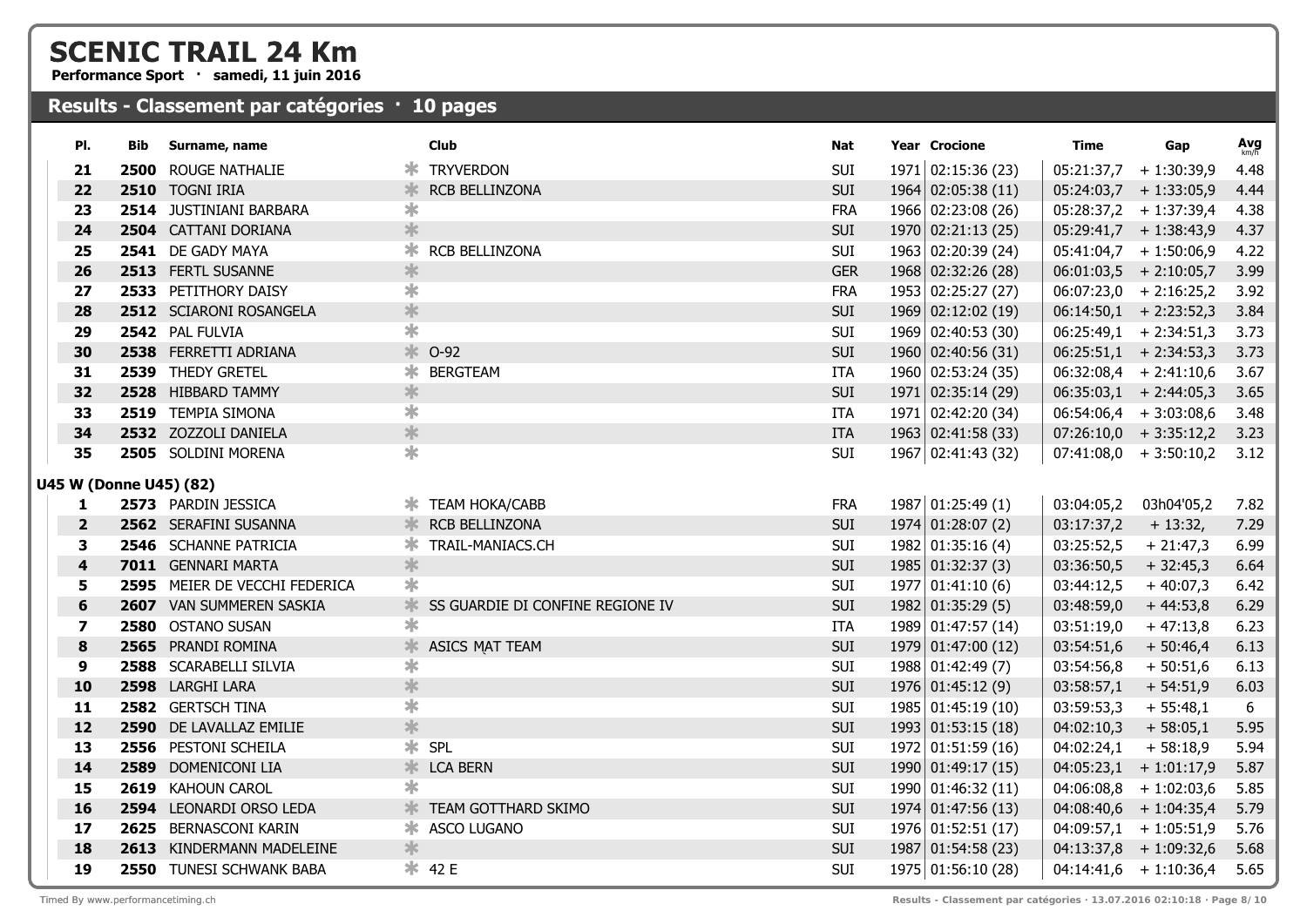**Performance Sport · samedi, 11 juin 2016**

| PI. | Bib. | Surname, name                                           | <b>Club</b>                           | <b>Nat</b> | <b>Year Crocione</b> | <b>Time</b>              | Gap                      | $Avg$ <sub>km/h</sub> |
|-----|------|---------------------------------------------------------|---------------------------------------|------------|----------------------|--------------------------|--------------------------|-----------------------|
| 20  |      | 2611 VIEHWEGER SUSANNE                                  | ∗                                     | <b>GER</b> | 1987 01:55:27 (24)   | 04:14:43,3               | $+1:10:38,1$             | 5.65                  |
| 21  |      | 2593 BOEHM JESSICA                                      | $\ast$                                | ARG        | 1982 01:53:57 (19)   |                          | $04:15:06,8 + 1:11:01,6$ | 5.64                  |
| 22  |      | 2623 REINER DANIELA                                     | *                                     | <b>SUI</b> | 1980 01:59:54 (36)   |                          | $04:17:05,1$ + 1:12:59,9 | 5.6                   |
| 23  |      | 2563 VASSALLI-ROSSI ROSALBA                             | GAB BELLINZONA / ASICS MAT PROMO TEAM | SUI        | 1982 01:44:17 (8)    |                          | $04:21:26,6$ + 1:17:21,4 | 5.51                  |
| 24  |      | 2585 GONJA TIJANA                                       | ZÜRICH HAPPY RUNNERS                  | SUI        | 1982 01:59:11 (33)   | $04:21:36,3 + 1:17:31,1$ |                          | 5.5                   |
| 25  |      | 2583 PESTONI ANTONELLA                                  | SAB BELLINZONA                        | SUI        | 1979 01:55:41 (26)   | $04:21:58,3 + 1:17:53,1$ |                          | 5.5                   |
| 26  |      | 2600 TABET ROBERTA                                      | $\ast$                                | SUI        | 1975 01:54:55 (22)   |                          | $04:22:47,1$ + 1:18:41,9 | 5.48                  |
| 27  |      | 2568 DOSCH NICOLE                                       | ALD-CHARITY                           | SUI        | 1978 01:54:26 (21)   |                          | $04:22:57,6$ + 1:18:52,4 | 5.48                  |
| 28  |      | 2627 EDWARDS ESTER                                      | <b>SAM MASSAGNO</b>                   | SUI        | 1974 01:59:38 (35)   |                          | $04:22:58,9$ + 1:18:53,7 | 5.48                  |
| 29  |      | 7009 NESPOLI ALENA                                      | $\ast$                                | SUI        | 1977 01:55:32 (25)   |                          | $04:25:16,8 + 1:21:11,6$ | 5.43                  |
| 30  |      | 2622 FONTANA DANIELA                                    | ж.<br>CO AGET LUGANO                  | <b>SUI</b> | 1983 01:56:08 (27)   |                          | $04:28:34,1$ + 1:24:28,9 | 5.36                  |
| 31  |      | 2564 ROTA SARA                                          | LOKOMOTIV BRENO                       | SUI        | 1977 02:09:31 (60)   |                          | $04:29:40,4$ + 1:25:35,2 | 5.34                  |
| 32  |      | 2578 COMINAZZI SILVIA                                   | $\ast$                                | <b>ITA</b> | 1974 02:04:30 (48)   |                          | $04:29:43,9$ + 1:25:38,7 | 5.34                  |
| 33  |      | 7028 BORDOGNA LUISA                                     | $\ast$                                | ITA        | 1976 01:58:55 (32)   |                          | $04:29:51,9$ + 1:25:46,7 | 5.34                  |
| 34  |      | 2557 HERKOMMER VERENA                                   | ∗<br><b>TSV MOOSBACH</b>              | <b>GER</b> | 1986 01:54:14 (20)   |                          | $04:29:59,4$ + 1:25:54,2 | 5.33                  |
| 35  |      | 5541 COPASSO ARGENTINA                                  | $\ast$                                | <b>ITA</b> | 1978 02:04:27 (47)   |                          | $04:32:10,1 + 1:28:04,9$ | 5.29                  |
| 36  |      | 2612 PAZOS MAYA                                         | <b>ZPEEDY TEAM</b>                    | SUI        | 1986 01:59:30 (34)   |                          | $04:32:42,9$ + 1:28:37,7 | 5.28                  |
| 37  |      | 2558 BONINI FRANCESCA                                   | FORREST RUNNING TEAM                  | <b>SUI</b> | 1977 02:04:40 (49)   |                          | $04:33:18,3 + 1:29:13,1$ | 5.27                  |
| 38  |      | 2560 SCHAER DESY                                        | 氺                                     | SUI        | 1980 02:05:47 (53)   |                          | $04:35:09,8 + 1:31:04,6$ | 5.23                  |
| 39  |      | 2616 NEUENSCHWANDER BIGEY TATIANA FOOTING CLUB LAUSANNE |                                       | SUI        | 1984 01:58:35 (31)   |                          | $04:36:05,6$ + 1:32:00,4 | 5.22                  |
| 40  |      | 2587 ANDREAZZI CLAUDIA                                  | RCB BELLINZONA<br>≭                   | <b>SUI</b> | 1982 02:00:55 (38)   |                          | $04:37:06,1$ + 1:33:00,9 | 5.2                   |
| 41  |      | 2602 GERTSCH MELANIE                                    | ∗                                     | SUI        | 1998 02:03:51 (45)   |                          | $04:38:00,9$ + 1:33:55,7 | 5.18                  |
| 42  |      | 2549 BERGER KALINKA                                     | $\ast$                                | SUI        | 1981 02:05:27 (52)   |                          | $04:39:07,1$ + 1:35:01,9 | 5.16                  |
| 43  |      | 2552 SCHMID SIMONE                                      | $\ast$                                | SUI        | 1988 02:01:54 (41)   |                          | $04:41:35,1 + 1:37:29,9$ | 5.11                  |
| 44  |      | 2628 SEEHOLZER CORINNE                                  | $\ast$                                | SUI        | 1979 02:02:27 (42)   |                          | $04:41:49,6 + 1:37:44,4$ | 5.11                  |
| 45  |      | 2599 WEBER MELISSA                                      | $\ast$                                | SUI        | 1993 01:58:27 (30)   | $04:42:13,9$ + 1:38:08,7 |                          | 5.1                   |
| 46  |      | 7013 BORLA MANUEL                                       | $\ast$                                | SUI        | 1980 01:57:13 (29)   |                          | $04:45:06,9$ + 1:41:01,7 | 5.05                  |
| 47  |      | 2584 FRANCISCI JANET                                    | $\ast$                                | <b>SUI</b> | 1975 02:00:07 (37)   | $04:46:01,2 + 1:41:56,$  |                          | 5.03                  |
| 48  |      | 2576 SPAUDO ELISA                                       | $\ast$                                | <b>ITA</b> | 1980 02:00:59 (39)   | $04:47:51,9$ + 1:43:46,7 |                          | 5                     |
| 49  |      | 2579 DI GIOIA SABINA                                    | $\ast$                                | <b>ITA</b> | 1972 02:01:30 (40)   |                          | $04:48:44,9 + 1:44:39,7$ | 4.99                  |
| 50  |      | 2574 DE GASPARI PAMELA                                  | $\ast$                                | <b>ITA</b> | 1982 02:04:58 (50)   |                          | $04:48:45,9$ + 1:44:40,7 | 4.99                  |
| 51  |      | 2618 MOREIRA MARTA                                      | $\ast$                                | <b>SUI</b> | 1977 02:03:35 (44)   |                          | $04:49:11,4$ + 1:45:06,2 | 4.98                  |
| 52  |      | 2577 BACCHI ROBERTA                                     | $\ast$                                | <b>ITA</b> | 1976 02:06:23 (55)   |                          | $04:49:25,7$ + 1:45:20,5 | 4.98                  |
| 53  |      | 2630 MORETTI LAURA                                      | $\ast$                                | ITA        | 1976 02:07:46 (57)   |                          | $04:50:46,9$ + 1:46:41,7 | 4.95                  |
| 54  |      | 2575 TOSI MARIA-ENRICA                                  | $\ast$                                | <b>ITA</b> | 1980 02:04:15 (46)   |                          | $04:51:04,4$ + 1:46:59,2 | 4.95                  |